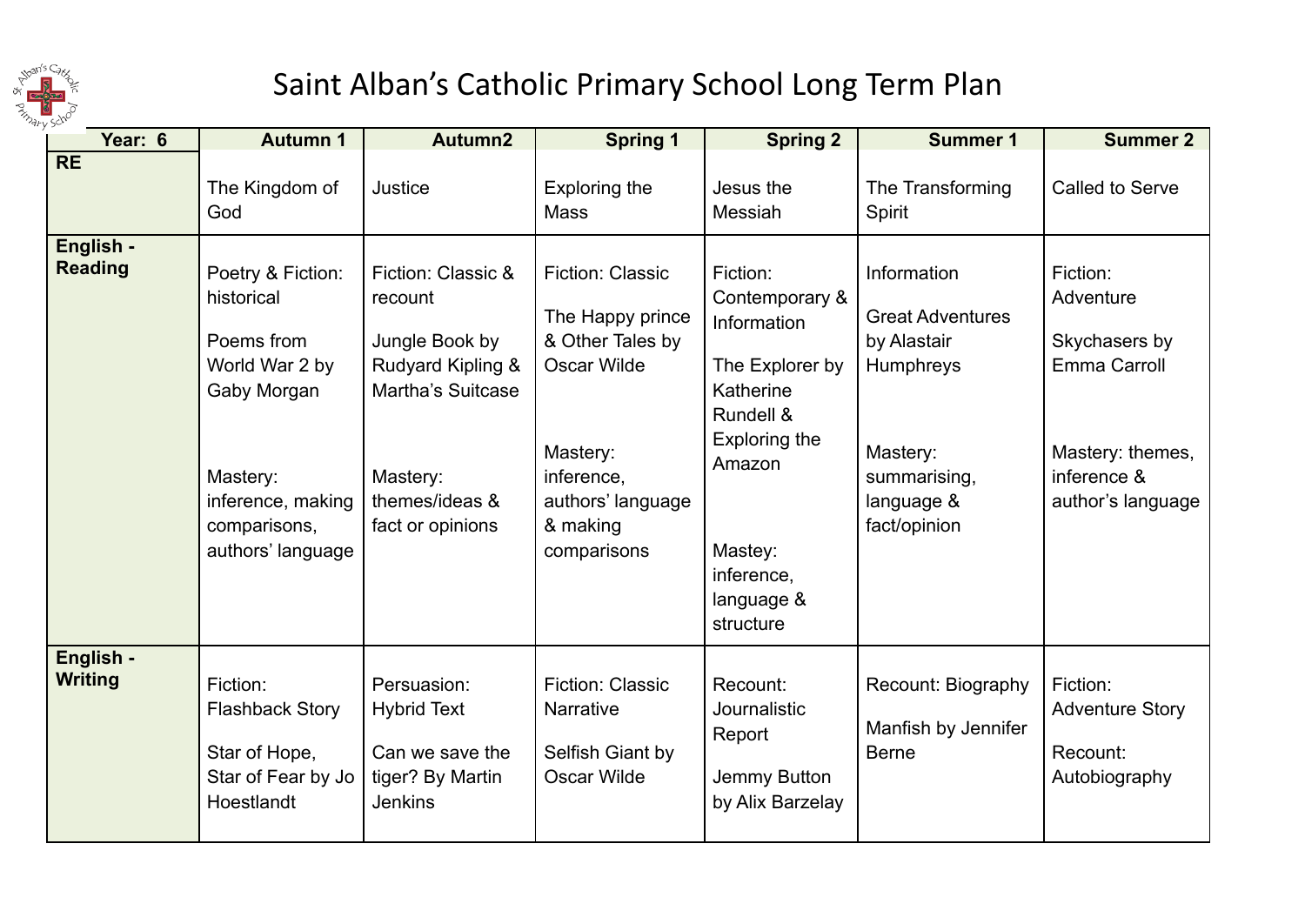|                |                                                                                                                                                                                                                                                                                |                                                                                                                                                                                                                                                                                                                                                                          |                                                                                                                                                                                                                                                                                                                                                  | Skychasers by<br>Emma Carroll |
|----------------|--------------------------------------------------------------------------------------------------------------------------------------------------------------------------------------------------------------------------------------------------------------------------------|--------------------------------------------------------------------------------------------------------------------------------------------------------------------------------------------------------------------------------------------------------------------------------------------------------------------------------------------------------------------------|--------------------------------------------------------------------------------------------------------------------------------------------------------------------------------------------------------------------------------------------------------------------------------------------------------------------------------------------------|-------------------------------|
| <b>Maths</b>   | Number and Place Value: Numbers to<br>10 Million<br><b>Calculations: Four Operations on</b><br><b>Whole Numbers</b><br>Fractions, Decimals and Percentages:<br><b>Fractions</b><br>Fractions, Decimals and Percentages:<br><b>Decimals</b><br><b>Measurement: Measurements</b> | <b>Measurement: Measurements</b><br><b>Word Problems</b><br>Mid-year (A) Tests and Remediation<br>Fractions, Decimals and<br>Percentages: Percentage<br>Ratio and Proportion: Ratio<br>Algebra: Algebra<br><b>Measurement: Area and Perimeter</b><br>Geometry - Properties and Shapes:<br>Geometry<br>Geometry - Position and Direction:<br><b>Position and Movement</b> | <b>Statistics: Graphs and Averages</b><br>Number and Place Value: Negative<br><b>Numbers</b><br><b>SATs</b><br><b>Measurement: Volume</b><br>Geometry – Properties and Shapes:<br>Geometry<br>Geometry - Position and Direction:<br><b>Position and Movement</b><br><b>Statistics: Graphs and Averages</b><br>Revision and End-of-year (B) Tests |                               |
| <b>Science</b> | Module 4 - Everything changes<br>Lessons 1, 2, 3, 4, 5, 6, 7, 8, 9, 10<br>Module $6$ – Light up your world                                                                                                                                                                     | Module 2 - Body pump<br>Lessons 1, 2, 4, 5<br>Module 5 - Danger! low voltage                                                                                                                                                                                                                                                                                             | Module 1 - Nature library<br>Lessons 1, 2, 3, 4, 5, 6, 7<br>Module 3 - Body health                                                                                                                                                                                                                                                               |                               |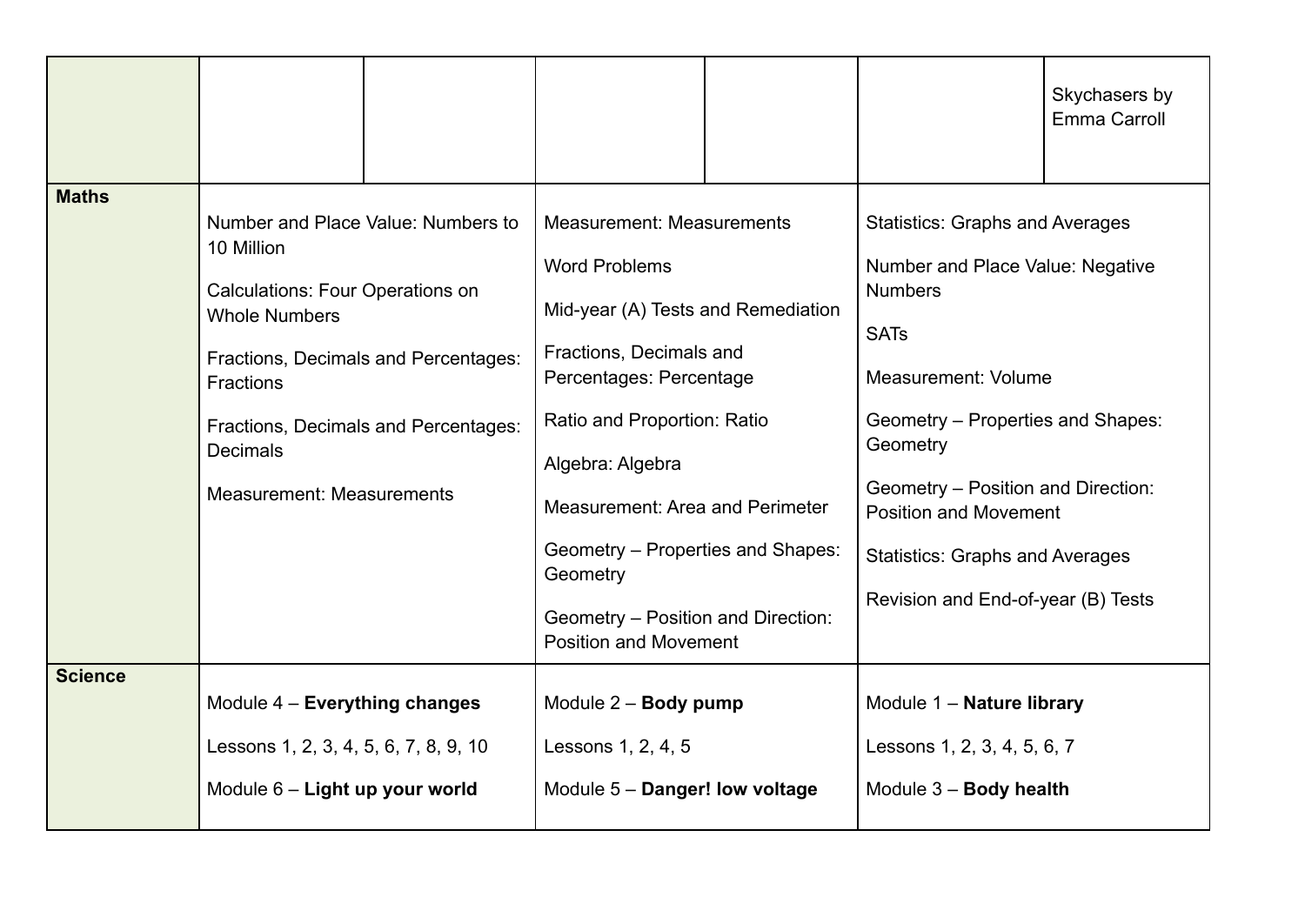|                  | Lessons 1, 2, 3, 4, 5                                                                                                                                                       |                                                                                                                                                                 | Lessons 1, 2, 3, 4, 5, 6                                                                                     |                                                                                                                                                        | Lessons 1, 2, 4, 5, 7                                                                                                                                                             |                                                                                                                            |
|------------------|-----------------------------------------------------------------------------------------------------------------------------------------------------------------------------|-----------------------------------------------------------------------------------------------------------------------------------------------------------------|--------------------------------------------------------------------------------------------------------------|--------------------------------------------------------------------------------------------------------------------------------------------------------|-----------------------------------------------------------------------------------------------------------------------------------------------------------------------------------|----------------------------------------------------------------------------------------------------------------------------|
|                  |                                                                                                                                                                             |                                                                                                                                                                 |                                                                                                              |                                                                                                                                                        |                                                                                                                                                                                   |                                                                                                                            |
|                  | <b>Our Changing World modules</b>                                                                                                                                           |                                                                                                                                                                 |                                                                                                              |                                                                                                                                                        |                                                                                                                                                                                   |                                                                                                                            |
|                  | Lessons 1 and 2 (more than once)                                                                                                                                            |                                                                                                                                                                 | Lessons 1 and 2 (more than once)                                                                             |                                                                                                                                                        | Lessons 1 and 2 (more than once)                                                                                                                                                  |                                                                                                                            |
| <b>Computing</b> | Computing<br>systems and<br>networks<br>Internet<br>communication<br>Recognising how<br>the WWW can be<br>used to<br>communicate and<br>be searched to<br>find information. | <b>Creating media</b><br>Webpage creation<br>Designing and<br>creating web<br>pages, giving<br>consideration to<br>copyright,<br>aesthetics, and<br>navigation. | <b>Programming A</b><br>Variables in<br>games Exploring<br>variables when<br>designing and<br>coding a game. | Data and<br>information<br>Introduction to<br>spreadsheets<br>Answering<br>questions by<br>using<br>spreadsheets to<br>organise and<br>calculate data. | <b>Creating media</b><br>3D modelling<br>Planning,<br>developing, and<br>evaluating 3D<br>computer models of<br>physical objects                                                  | <b>Programming B</b><br>Sensing<br>Designing and<br>coding a project<br>that captures<br>inputs from a<br>physical device. |
| <b>History</b>   | A study of Greek life and<br>achievements and their influence on<br>the western world:<br><b>Ancient Greeks</b><br>$\blacksquare$                                           |                                                                                                                                                                 | A non-European society that<br>provides contrasts with British<br>history:<br>Maya                           |                                                                                                                                                        | A study of an aspect or theme in British<br>history that extends pupils' chronological<br>knowledge beyond 1066:<br>Victorians<br>A local history study:<br>Local Study; Wallasey |                                                                                                                            |
| Geography        | Using maps:                                                                                                                                                                 | Ocean currents                                                                                                                                                  | <b>Biomes and</b><br>climates:                                                                               | North America:                                                                                                                                         | South America:                                                                                                                                                                    | Fieldwork                                                                                                                  |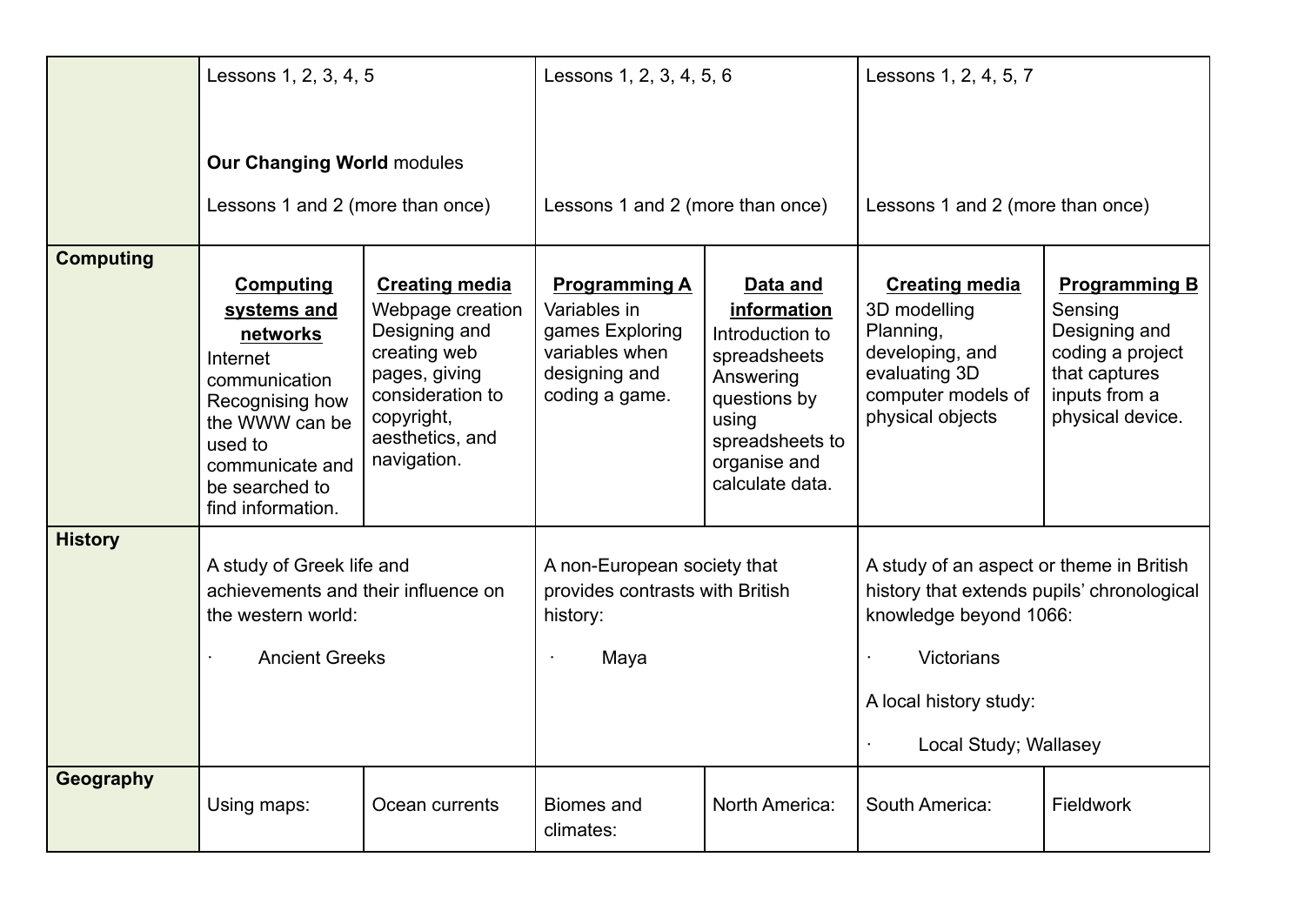|            | · features<br>four-figure<br>references<br>·six-figure<br>references                                                                                                                                                            |                                                                                                                                       | tropical<br>rainforest<br>biome<br>desert biome<br>marine biome<br>ce biome                                                                                                                  | population<br>·rivers<br>mountains                                                                                               | population<br>·rivers<br>mountains                                                                                                                               |                                                                                                                               |
|------------|---------------------------------------------------------------------------------------------------------------------------------------------------------------------------------------------------------------------------------|---------------------------------------------------------------------------------------------------------------------------------------|----------------------------------------------------------------------------------------------------------------------------------------------------------------------------------------------|----------------------------------------------------------------------------------------------------------------------------------|------------------------------------------------------------------------------------------------------------------------------------------------------------------|-------------------------------------------------------------------------------------------------------------------------------|
| <b>ART</b> | 'A Study of<br>Surrealism'<br>Artist<br>Spotlight=<br>Salvador<br>Dali<br>(Drawing, Painting<br>and Collage)                                                                                                                    | The Explosion of<br>Pop Art'<br>• Artist<br>Spotlight=<br>Andy Warhol<br>(Drawing, Painting,<br><b>Printing and Digital</b><br>Media) | 'Art and Fashion'<br>Artist<br>$\bullet$<br>Spotlight=<br>Piet<br>Mondrian<br>(Drawing, Painting,<br>Collage, Textiles<br>and Digital Media)                                                 | 'Cultural<br>Tradition in Art'<br>• Artist<br>Spotlight=<br>Richard<br>Kimbo<br>(Drawing,<br>Painting, Printing<br>and Textiles) | 'Amazed by<br>Architecture'<br>• Artist<br>Spotlight=<br>Zaha Hadid<br>(Drawing, Painting,<br>Collage)                                                           | <b>Exploring</b><br>Expressionism'<br>• Artist<br>Spotlight=<br>Henri<br><b>Matisse</b><br>(Drawing, Painting<br>and Collage) |
| <b>DT</b>  | <b>Autumn 2</b><br><b>Recap-What is Design Technology?</b><br>The evolution of the design of<br>televisions<br>Proof of progress task<br>Compare earliest telephones to a<br>range of phones, up to the present<br>smart phone. |                                                                                                                                       | <b>Spring 2</b><br><b>Food and Nutrition</b><br>Food Throughout the year-<br><b>Proof of Progress Task</b><br>Describe a main course and desert<br>including ingredients for each<br>season. |                                                                                                                                  | <b>Summer 2</b><br><b>Mechanisms</b><br><b>Pulley's and Gears</b><br>- Explore simple, moveable and block<br>and tackle pulleys<br><b>Proof of Progress Task</b> |                                                                                                                               |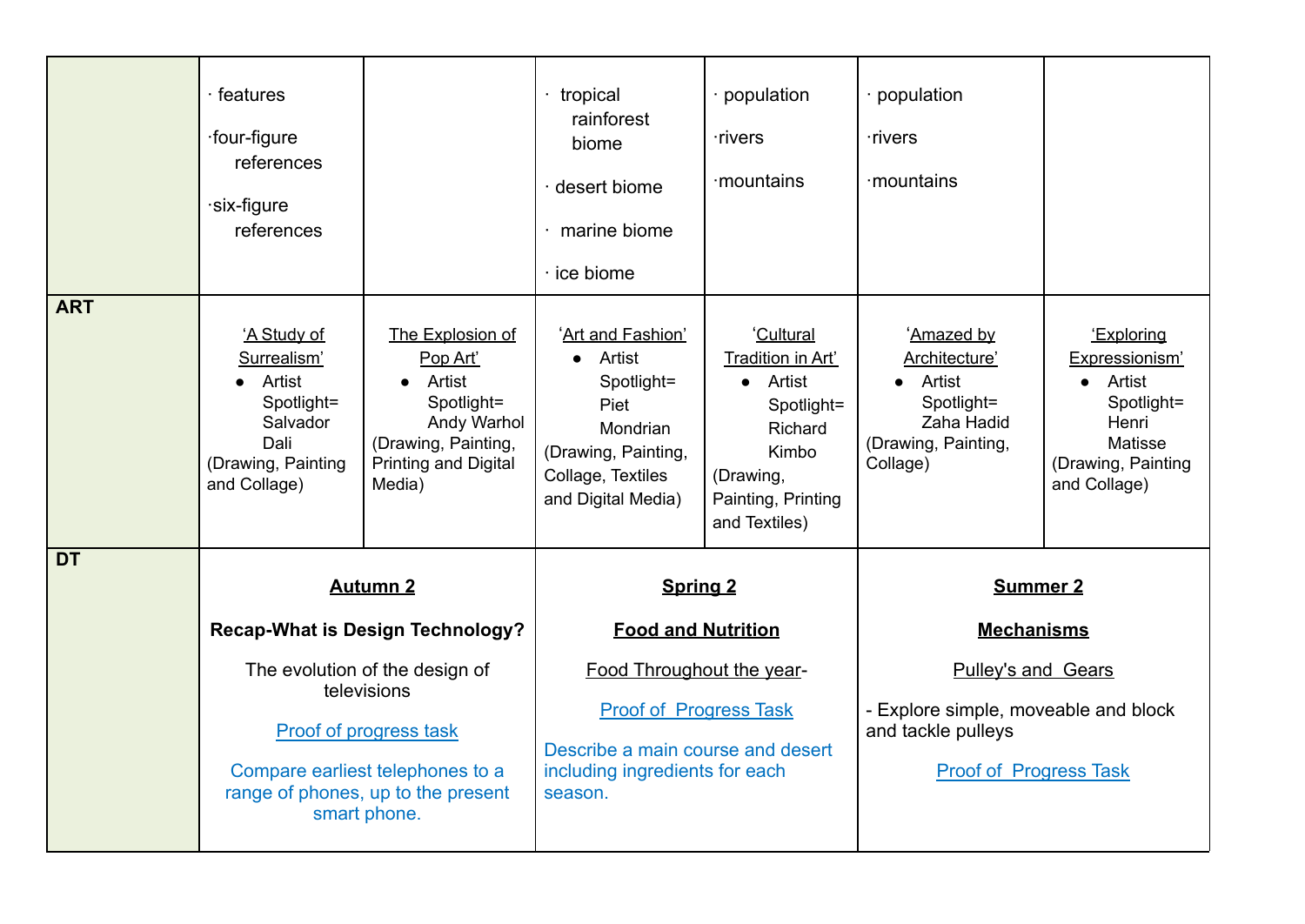|  | <b>Electrics/ computing</b><br><b>Artificial intelligence</b>          | -Explore foods eaten at the following<br>celebrations. Chinese new year,<br>Christmas, Diwali, Iftar, Hanukkah                       | Draw annotated diagrams to show how<br>a simple, moving and combined pulley<br><b>works</b> |  |
|--|------------------------------------------------------------------------|--------------------------------------------------------------------------------------------------------------------------------------|---------------------------------------------------------------------------------------------|--|
|  | -Explore examples of smart devices<br>and how they work                | <b>Proof of Progress Task</b>                                                                                                        | -Experiment with different types of gears                                                   |  |
|  | -Force sensors                                                         | Describe foods traditionally eaten at<br>Christmas, Chinese New Year,                                                                | - Draw annotated diagrams to show how<br>gear trains work                                   |  |
|  | -Distance sensors                                                      | Hanukkah etc                                                                                                                         | - Label and annotate picture of a pulley                                                    |  |
|  | Proof of progress task                                                 | Food safety                                                                                                                          | system                                                                                      |  |
|  | Draw an annotated diagram for an<br>automatic and manual light bulb.   | -Steps before preparing food                                                                                                         | -Create a mood board for an aerial<br>tramway                                               |  |
|  | -Label and annotate a picture of a<br>robotic car                      | -Precautions when cooking<br>-Blue Plasters in kitchens                                                                              | - Design and create a cable car using<br>knowledge of pulleys.                              |  |
|  | - Mood board for a colour sensing toy<br>- Create a colour sensing toy | -Food poisoning                                                                                                                      | Rethink- motor speed to fast-gear<br>down.                                                  |  |
|  |                                                                        | <b>Materials/Structures</b>                                                                                                          |                                                                                             |  |
|  | Vocabulary:                                                            | <b>Arch Structures</b>                                                                                                               | Vocabulary:                                                                                 |  |
|  | Artificial intelligence, Sensor,<br>Component, Detect, Automatically,  | - Explore Roman Arch structures                                                                                                      |                                                                                             |  |
|  |                                                                        | - Explore a range of arches                                                                                                          | Circumference, Mechanical advantage,<br>Physicist, Gear train, Interlock, Mitre             |  |
|  | Fluency, Inspiration, Purpose, User                                    | <b>Proof of Progress Task</b>                                                                                                        | gear, Automatically, Fluency                                                                |  |
|  |                                                                        | Label and annotate a picture of a<br>house.                                                                                          |                                                                                             |  |
|  |                                                                        | -Create a mood board for a model<br>school including an arch structure (<br>cardboard, corrugated card and<br>clear acetate sheets.) |                                                                                             |  |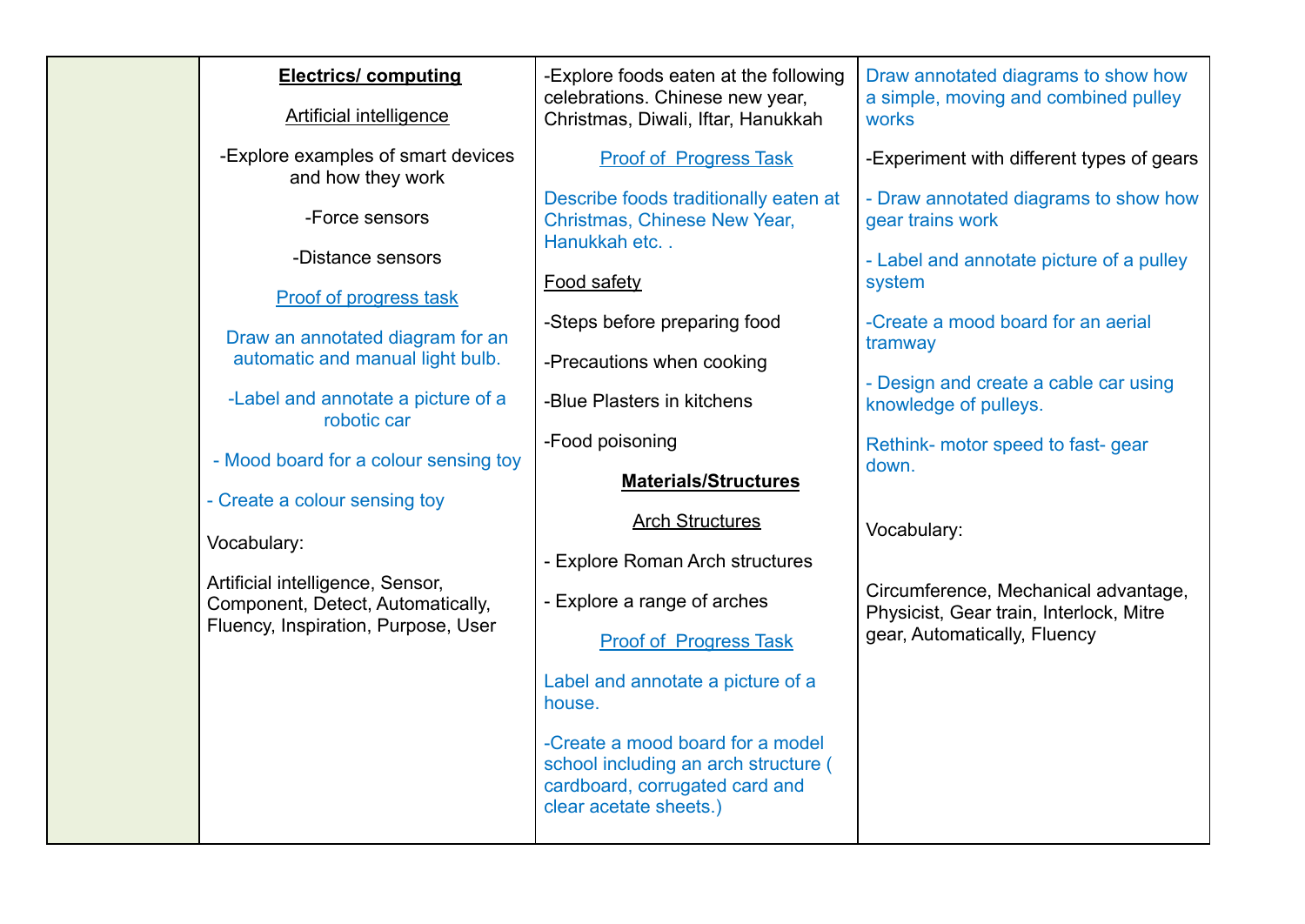|              |                                                                                                                                                                                                 |                                                                                                           | -Design and create a model school.<br>-Rethink design- more overhang at<br>the top of arch makes the classroom<br>too dark<br>Vocabulary:<br>Inspiration, Purpose, User,<br>Perishable, Infectious, Perfected,<br>Ellipse, Parabola, Automatically,<br>Fluency, Inspiration, Purpose, User |                                                                                                                                                                                                    |                                                                                                                                                                                                              |                                                                                                                                                                                |
|--------------|-------------------------------------------------------------------------------------------------------------------------------------------------------------------------------------------------|-----------------------------------------------------------------------------------------------------------|--------------------------------------------------------------------------------------------------------------------------------------------------------------------------------------------------------------------------------------------------------------------------------------------|----------------------------------------------------------------------------------------------------------------------------------------------------------------------------------------------------|--------------------------------------------------------------------------------------------------------------------------------------------------------------------------------------------------------------|--------------------------------------------------------------------------------------------------------------------------------------------------------------------------------|
| <b>MFL</b>   | Phonetics 4 & At<br>School (P)                                                                                                                                                                  | Regular Verbs (P)                                                                                         | The Weekend (P)                                                                                                                                                                                                                                                                            | <b>Healthy Eating</b><br>(P)                                                                                                                                                                       | Olympics (I)                                                                                                                                                                                                 | Me In The World<br>(P)                                                                                                                                                         |
| <b>Music</b> | Advanced<br>Rhythms                                                                                                                                                                             | Dynamics, Pitch<br>and Texture -<br>Coast - Fingal's<br>Cave by<br>Mendelssohn                            | Songs of World<br>War Two                                                                                                                                                                                                                                                                  | <b>Film Music</b>                                                                                                                                                                                  | Theme and<br>Variations: Pop Art                                                                                                                                                                             | Composing and<br>Performing a<br>Leavers' Song                                                                                                                                 |
| <b>PE</b>    | Games<br>(Netball)                                                                                                                                                                              | Dance                                                                                                     | Gymnastics                                                                                                                                                                                                                                                                                 | Games<br>(basketball)                                                                                                                                                                              | <b>Athletics</b>                                                                                                                                                                                             | Games<br>(Tennis)                                                                                                                                                              |
|              | Play competitive<br>games, modified where<br>appropriate and apply<br>basic principles suitable<br>for attacking and<br>defending<br><b>OUTLET PASS</b><br><b>PEG TAG</b><br><b>MILESTONE 3</b> | Perform dances using a<br>range of movement<br>patterns<br><b>TRADITIONAL DANCE</b><br><b>MILESTONE 3</b> | Develop flexibility,<br>strength, technique,<br>control and balance<br><b>PARTNER AND</b><br><b>GROUP BALANCES</b><br><b>VAULT</b><br><b>MILESTONE 3</b>                                                                                                                                   | Play competitive<br>games, modified<br>where appropriate<br>and apply basic<br>principles suitable for<br>attacking and<br>defending<br><b>OUTLET PASS</b><br><b>PEG TAG</b><br><b>MILESTONE 3</b> | Use running, jumping,<br>throwing and catching in<br>isolation and in<br>combination<br>Develop flexibility, strength,<br>technique, control and<br>balance<br>RUNNING, THROWING,<br><b>LONG/TRIPLE JUMP</b> | Play competitive<br>games, modified where<br>appropriate and apply<br>basic principles suitable<br>for attacking and<br>defending<br><b>NET AND WALL</b><br><b>MILESTONE 3</b> |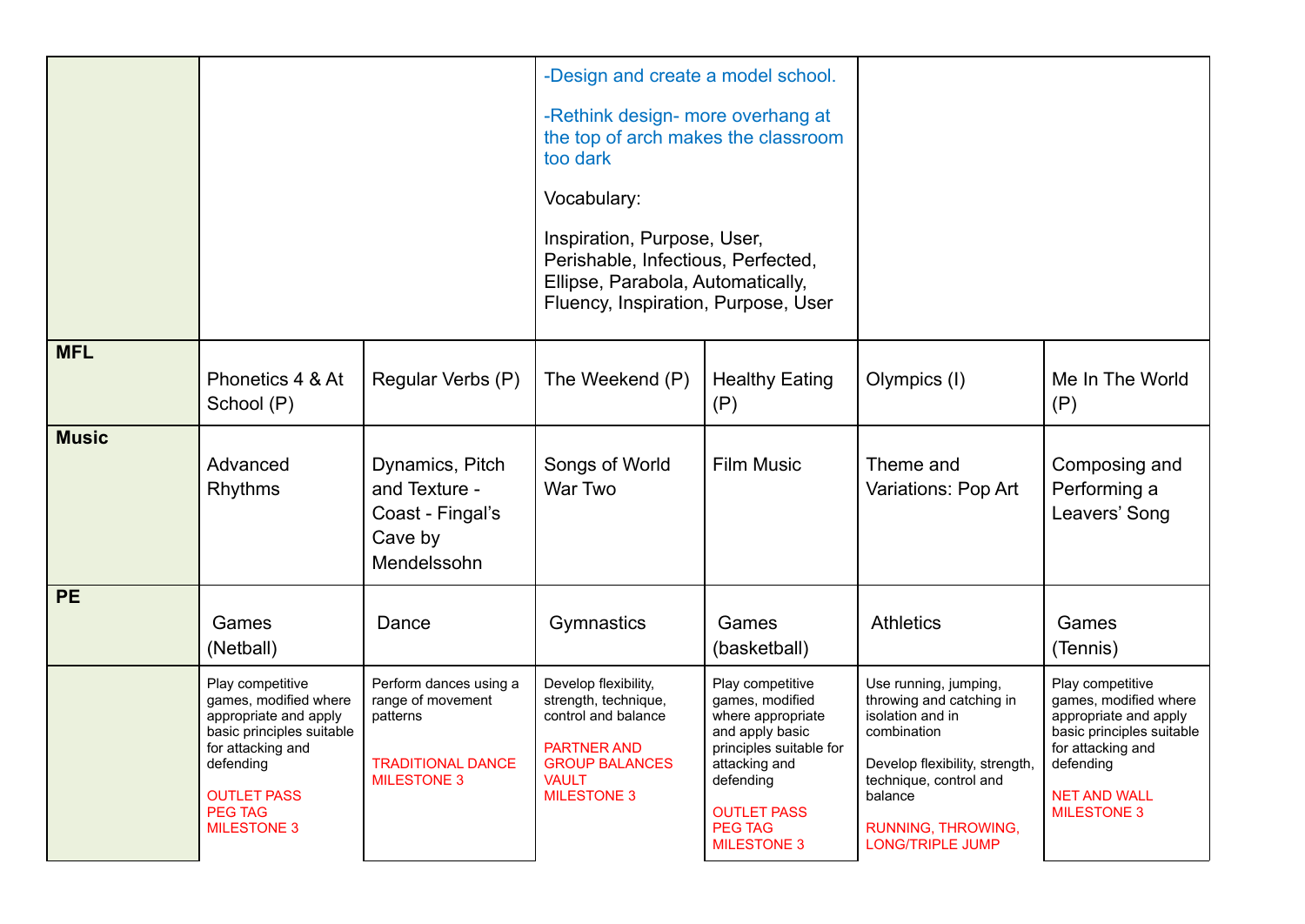|              |                                                                                                       |                   |                                                    |  | <b>MILESTONE 3</b>                         |  |
|--------------|-------------------------------------------------------------------------------------------------------|-------------------|----------------------------------------------------|--|--------------------------------------------|--|
|              |                                                                                                       |                   |                                                    |  |                                            |  |
| <b>PHSCE</b> | September Value ~ RESPECT                                                                             |                   | January ~ HOPE                                     |  | May $\sim$ Gentleness (Covered in RE work) |  |
|              | October Value ~ RESPONSIBILITY                                                                        |                   | February ~ INTEGRITY                               |  | June $\sim$ FAITH                          |  |
|              | November ~ FRIENDSHIP                                                                                 |                   | March ~ FORGIVENESS (Covered                       |  | July ~ <i>JUSTICE</i>                      |  |
|              | December ~ COMPASSION                                                                                 |                   | in RE work)                                        |  |                                            |  |
|              | <b>Anti-Bullying Week (November)</b><br>ALL YEAR GROUPS (At your<br>appropriate level)<br>3 weeks on: |                   | Fairtrade Fortnight (2 weeks) $\sim$ using         |  |                                            |  |
|              |                                                                                                       |                   | <b>CAFOD</b>                                       |  | <b>Green = Growth Mindset Book</b>         |  |
|              |                                                                                                       |                   |                                                    |  | <b>Blue = Thinking Classrooms Book</b>     |  |
|              | *Be Nice/Do your best/Never give up                                                                   |                   |                                                    |  | <b>(PICK 4/6)</b>                          |  |
|              | <i><b>*Class Rules</b></i>                                                                            |                   |                                                    |  |                                            |  |
|              | * E-Safety ~ USE ICT TIME, put into                                                                   |                   | <b>Green = Growth Mindset Book</b>                 |  | <b>Thumbs Up Sessions (x2)</b>             |  |
|              | rules/use)<br><b>Thumbs Up Sessions (x3)</b><br>*Getting to know each other                           | PSHE book (school | <b>Orange = Character Education</b><br><b>Book</b> |  | <i><b>*Transition and Change</b></i>       |  |